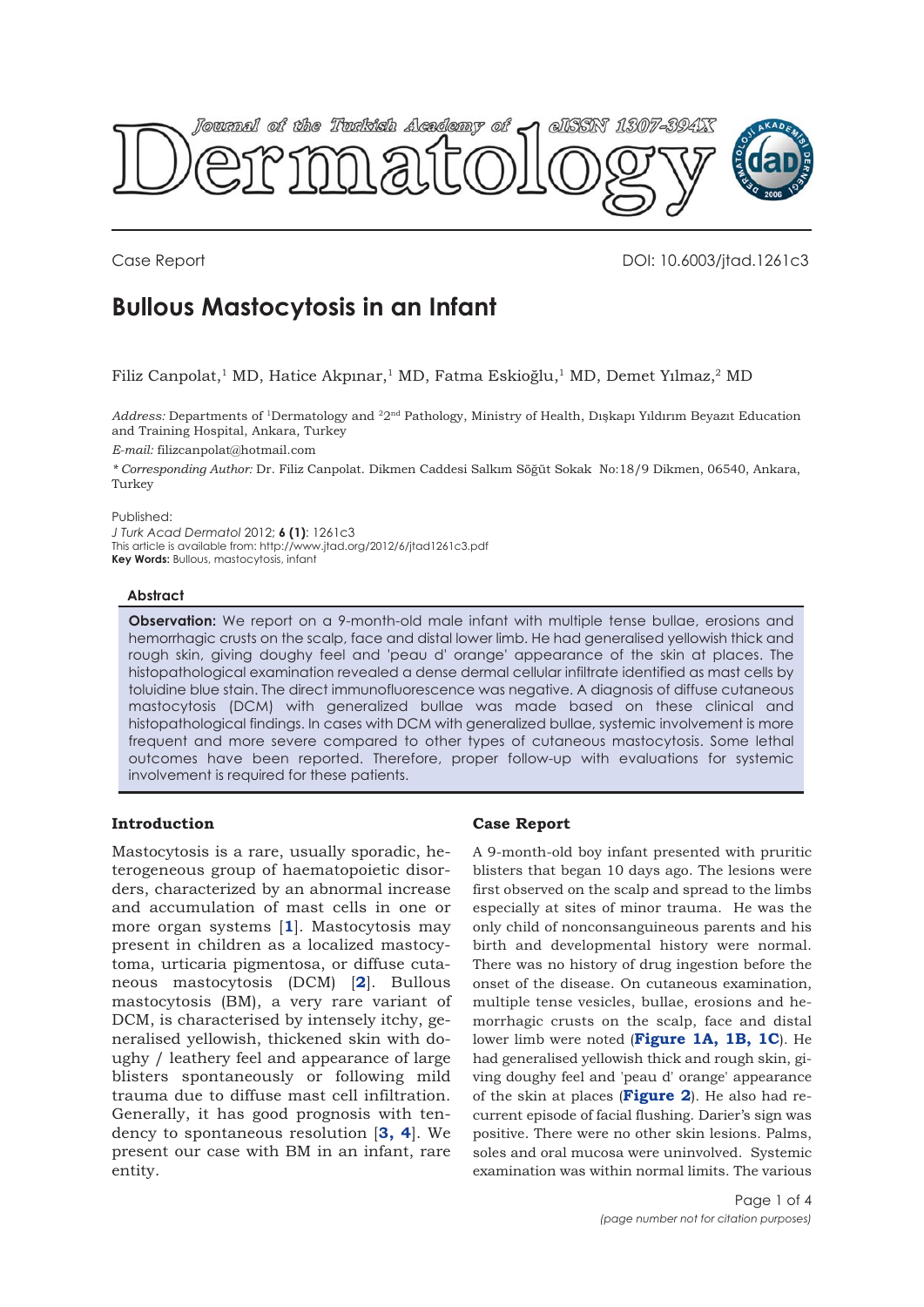<span id="page-1-0"></span>

**[Figure 1A, 1B, 1C.](#page-0-0)** Multiple tense vesicles, bullae, erosions and hemorrhagic crusts on the scalp.

laboratory investigations including complete blood count, erythrocyte sedimentation rate, urinalysis, histamine in urine, serum chemistry profile, Ig E and bone marrow aspiration were within the normal range or negative. No abnormal data could be seen in his abdominal and pelvic sonography. The culture from the blister was negative. Skin biopsy from a lesion showed a dense dermal cellular infiltrate identified as mast cells by toluidine blue staining (**Figure 3A, 3B**). The direct immunofluorescence was negative. The diagnosis of bullous mastocytosis was made based on these clinical and histopathological findings. The patient was treated with  $H_1$  and  $H_2$  blockers (hydroxizine and ranitidine) and ketotifen to which there was no sa-

### *J Turk Acad Dermato*l 2012; **6 (1)**: 1261c3. http://www.jtad.org/2012/6/jtad1261c3.pdf



**[Figure 2.](#page-0-0)** *Peau d'orange* like skin on the trunk

tisfactory response. Prednisolone in a dose of 1 mg/kg/day given orally caused complete remission of the disease in 2 weeks. The drug was gradually tapered and stopped over the next 6 weeks. There were no side effects of the therapy. Now he gets only occasional new lesions which are managed with topical betamethasone dipropionate and oral hydroxizine.



**Figure 3A, 3B.** Dermal mast cell infiltration was stained with hematoxylin and eosin (A: ×200) and toluidin blue (B: ×200).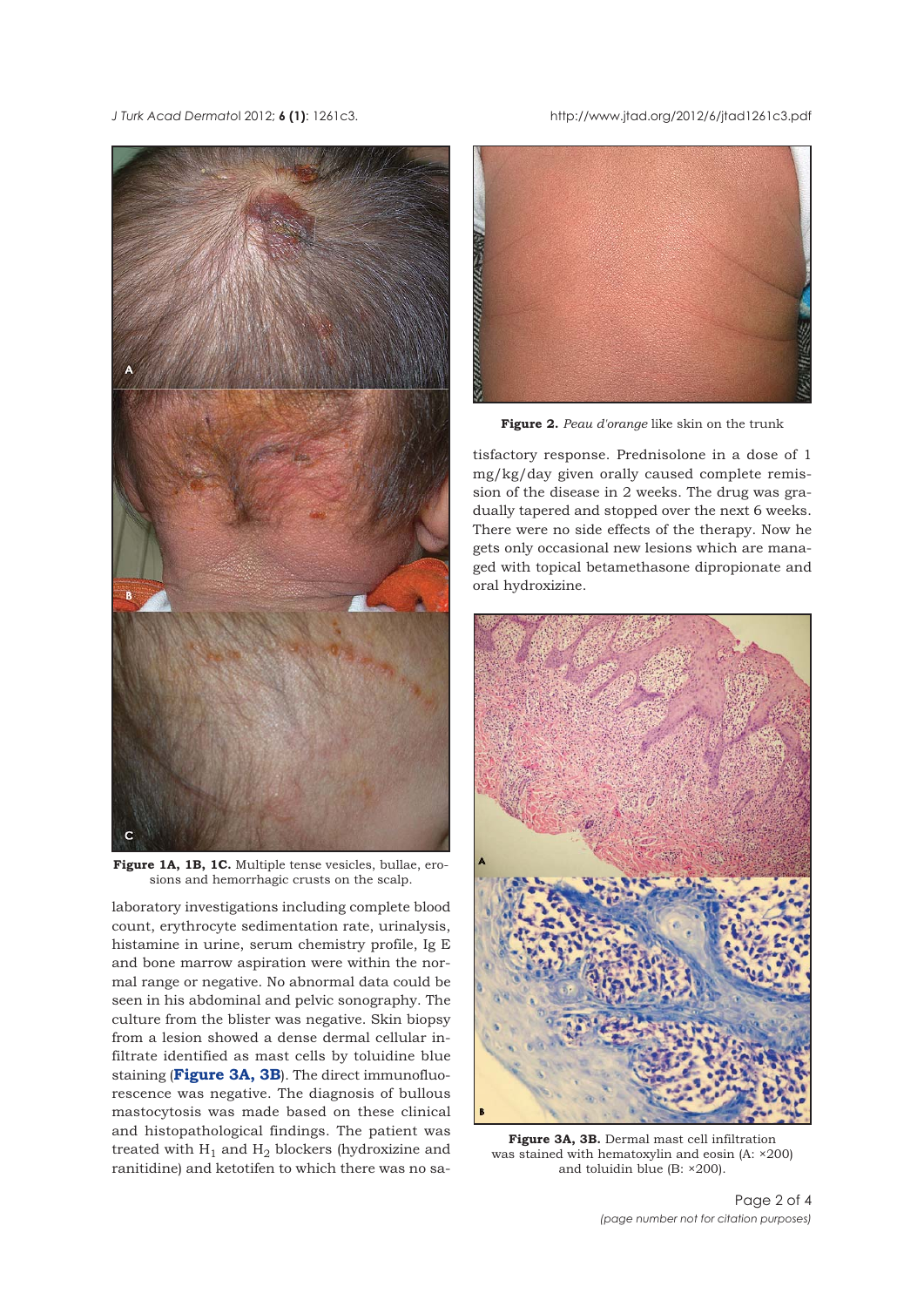<span id="page-2-0"></span>

## **Discussion**

Bullous mastocytosis or diffuse cutaneous mastocytosis is a very rare and severe variant of mastocytosis which usually occurs in the first year of life [**5**]. There is diffuse infiltration of the skin with mast cells manifesting clinically as yellowish, thickened, fine 'cobblestoning' or '*peau d' orange*' appearance of the skin as well as bullae located anywhere on the body [**3**]. The disease has been found to cause intense itching and variable degree of functional disturbances [**6**] like headache, palpitations, abdominal pain, diarrhea, dyspnea, wheezing and syncopal attacks but in some patients it has caused shock leading to a fatal outcome [**7**]. The etiology of the disorder is unclear however its association with the use of nonprescription cough suppressants and myeloproliferative disorders has been reported [**7**]. It is believed that mast cell proteases released in massive amounts can cause dermoepidermal separation leading to bullae formation [**8**]. A mutation in c-kit, a proto-oncogene that may contribute to an increased rate of mast cell proliferation, has been identified in adults with mastocytosis. This mutation has also been reported in children with atypical mastocytosis and, when present, may indicate a poorer prognosis [**4**].

Bullous mastocytosis must be considered in the differential diagnosis of an infant with a bullous eruption. If bullae are widespread, it may be mistaken for other bullous dermatoses of infancy such as bullous impetigo, epidermolysis bullosa, staphylococcal scalded skin syndrome, bullous erythema multiforme and epidermolytic hyperkeratosis [**2, [9](#page-3-0)**].

Treatment of bullous mastocytosis includes the use of  $H_1$  and  $H_2$  antihistamines and oral sodium cromoglycate. Sodium cromoglycate relieves the gastrointestinal and cutaneous symptoms such as pruritus and blister formation. Ketotifen, an agent similar to sodium cromoglycate but with better oral absorption, appears effective for controlling mastocytosis by inhibiting mast cell degranulation and blocking histamine receptors. Topical highpotency corticosteroids and systemic steroids may improve cutaneous mast cell lesions and symptoms of bullous mastocytosis [**2**]. *Correia* et al. reported two patients with cutaneous mastocytosis who were succesfully

treated with pimecrolimus cream twice a day and oral antihistamine [**[10](#page-3-0)**]. Anti-Ig E (Omalizumab) has also been reported to reduce attacks [**[11](#page-3-0)**]. Imatinib mesylate has recently been reported as a treatment option for systemic mastocytosis [**[12](#page-3-0)**]. Patients are advised to avoid drugs that may cause mast cell degranulation such as codeine, opiates, aspirin, dextromethorphan, procaine hydrochloride, polymyxin B, alcohol, radiographic dyes, and many anesthetic agents [**6,[11](#page-3-0)**].

Bullous mastocytosis is a rare form of DCM, which may mimic other bullous diseases of childhood. DCM usually resolves spontaneously but it have a higher risk for systemic involvement. Therefore, DCM with bullous eruption, as seen in our patient, proper follow-up with evaluations for systemic involvement is required.

## **References**

- [1.](#page-0-0) Akoglu G, Erkin G, Cakir B, Boztepe G, Sahin S, Karaduman A, Atakan N, Akan T, Kolemen F. Cutaneous mastocytosis: demographic aspects and clinical features of 55 patients. J Eur Acad Dermatol Venereol 2006; 20: 969–973. PMID: 16922947
- [2.](#page-0-0) Tay YK, Kwok YK, Lee YS. Generalized bullous eruption in an infant. Pediatr Dermatol 2005; 22: 79–81. PMID: 15660905
- [3. Verma KK, Bhat R, Singh MK. Bullous mastocytosis](#page-0-0) treated with oral betamethasone therapy. Indian J Pediatr 2004; 71: 261–263. PMID: 15080414
- 4. Avshalumov K, Pichardo R, Jorizzo JL, Sangueza OP, Goldenberg G. Bullous mastocytosis: report of a patient and a brief review of the literature. Am J Dermatopathol 2008; 30: 455-457. PMID: 18806488
- 5. Hartmann K, Henz BM. Mastocytosis: recent advances in defining the disease. Br J Dermatol 2001; 144: 682–695. PMID:11298525
- 6. Warin RP, Hughes RC. Diffuse cutaneous mastocytosis. Br J Dermatol 1963; 65: 296–297. PMID: 14046151
- 7. Cook J, Stith M, Sahn EE. Bullous mastocytosis in an infant associated with the use of a nonprescription cough suppressant. Pediatr Dermatol 1996; 13: 410-414. PMID: 8893244
- 8. Longley J, Duffy TP, Kohn S. The mast cell and mast cell disease. J Am Acad Dermatol 1995; 32: 545–561. PMID: 7896943